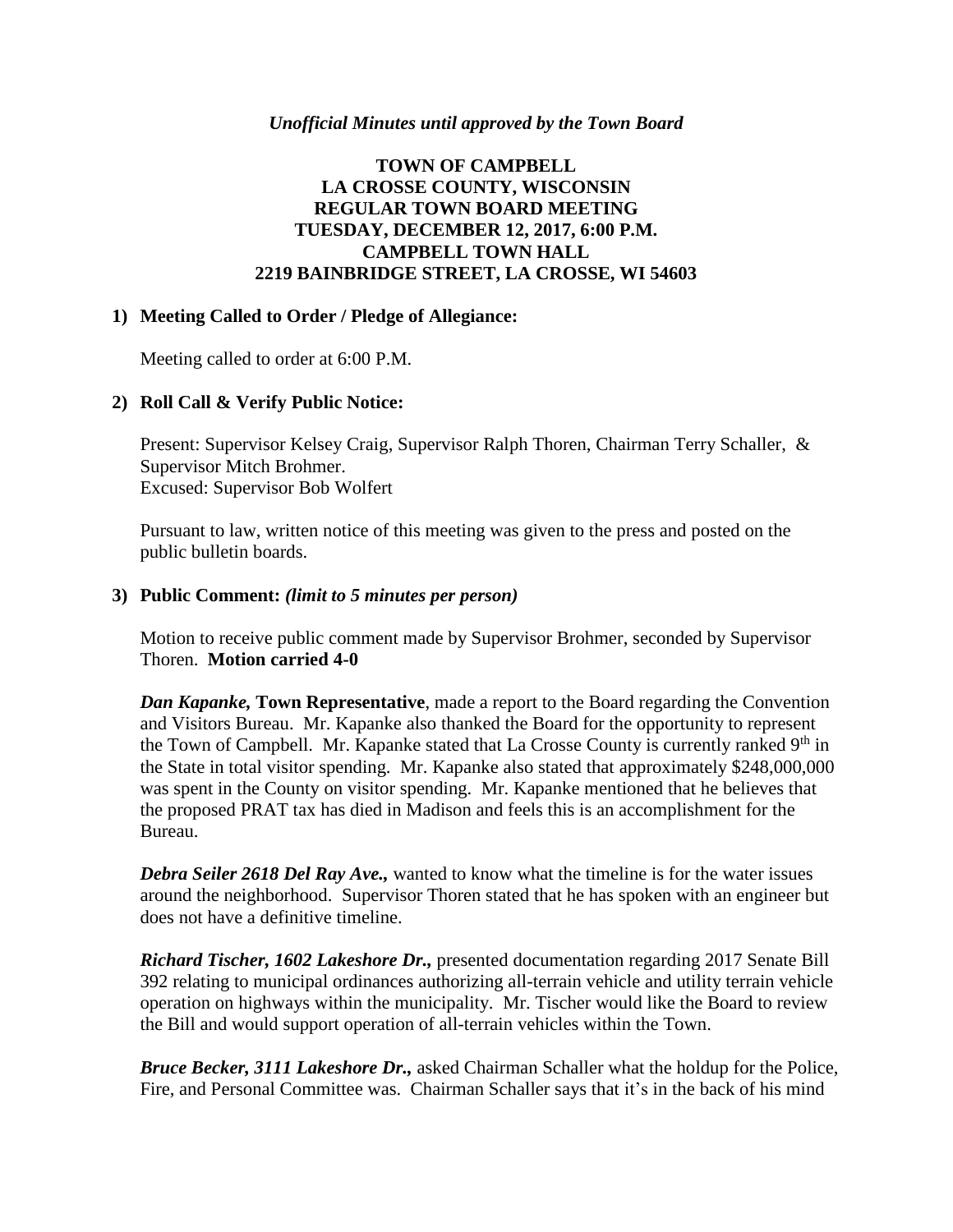and will move forward with it someday. Mr. Becker asked about agenda item (F). Chairman Schaller stated that it was originally a one year agreement and the Police are requesting it be extended.

*Lee Weis, 100 Church Dr.,* asked Clerk Hawkins if he has reconsidered placing the audio of the Board meetings on the website. Clerk Hawkins stated that he has not. Mr. Weis mentioned that he will continue to receive the audio from the Clerk's office and place them on YouTube and they are available by searching campbellwimeetings.

*Matthew Van Loon, 506 Olivet St.,* asked about money that was budgeted for the replacement of a fire truck in past years and when the Board voted to move it to the reserve. Clerk Hawkins stated that in his 6 years, the Board has never voted anything different and was unaware of anything that could have been voted on previously. Clerk Hawkins tried to explain the budget process and how it works again.

*Bruce Becker, 3111 Lakeshore Dr.*, asked if any language was formulated for a referendum to purchase a replacement fire truck. Chairman Schaller stated the Board was moving forward as per agenda item (C).

*Nate Melby, 2618 Thomas St.*, wanted to mention again as discussion of a replacement fire truck that the Fire Department has put together a strategic long term plan for the Board that has been in place for years. Mr. Melby believes that the Town has the means to purchase the truck and a dire need to replace. Mr. Melby believes that the purchase of a fire truck should be solely the Board's decision to make for fire protection public safety.

Motion to close public comment made by Supervisor Brohmer, seconded by Supervisor Craig. **Motion carried 4-0**

- **4) Consent Agenda: (All items listed are considered routine and will be enacted with one motion. There will be no separate discussion of these items unless a Board member so requests, in which case the item will be removed from the Consent Agenda and be considered on the Regular Agenda).**
	- **A) Approval of Minutes:** Regular Board Meeting 11/14/2017, Budget Public Hearing 11/29/2017
	- **B) Plan Commission Meeting Recommendations: No Meeting**

# **C) Payment of Bills:**

Motion to approve the Consent Agenda made by Supervisor Brohmer, seconded by Chairman Schaller. **Motion carried 4-0**

# **5) Business:**

**A)** Appointment of election officials for 2018-2019. (Clerk)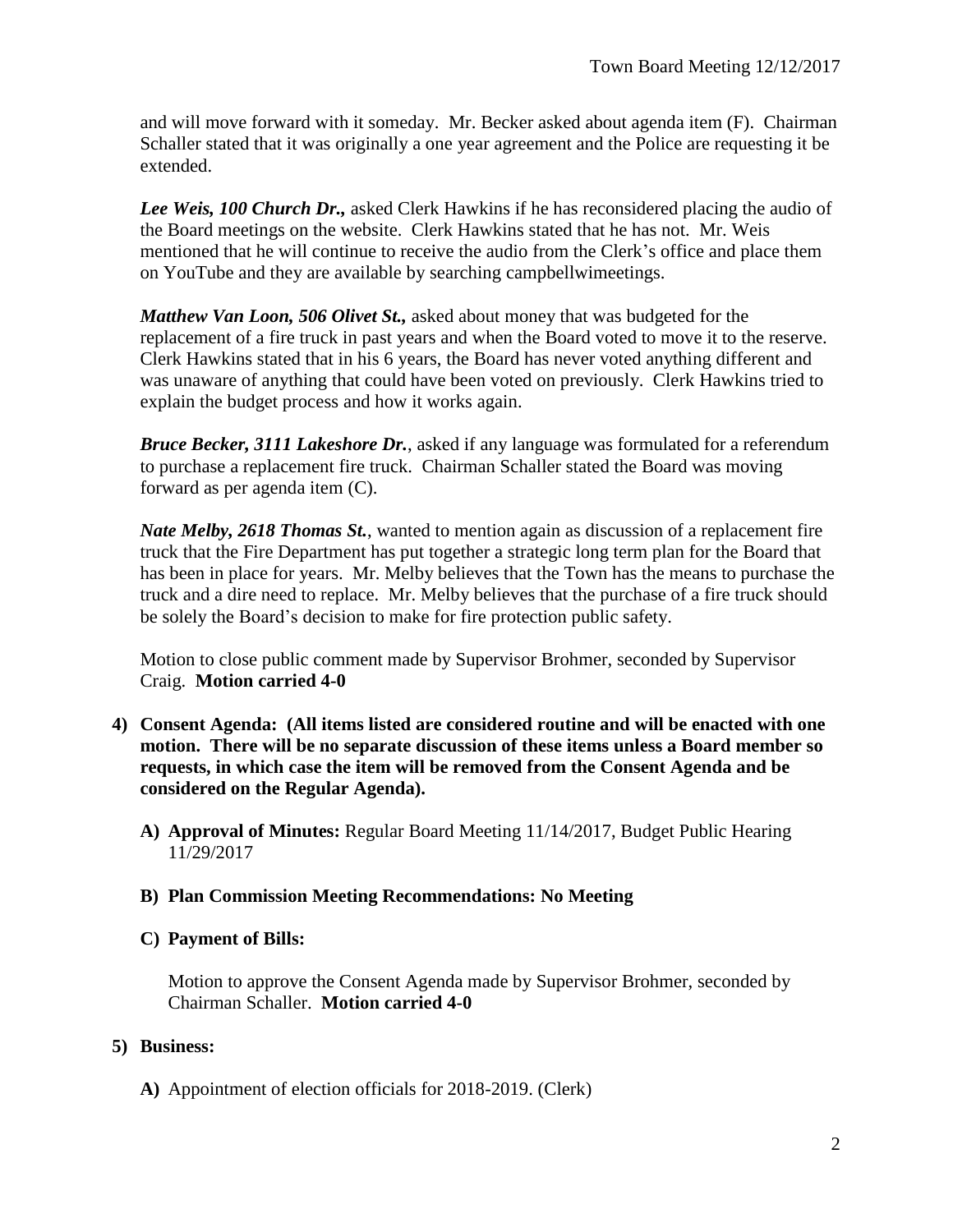Motion to approve the appointment of election officials for 2018-2019 as presented made by Supervisor Craig, seconded by Supervisor Thoren. **Motion carried 4-0**

**B)** Lease agreement request for Nelson Park Ball Field. (Chair)

Chairman Schaller mentioned that the Airport Committee had discussed the lease agreement between the City of La Crosse and the Town of Campbell. The Committee had decided to table the discussion for 60 days and ask Clinton Torp to meet with Campbell again to come to better terms.

### **No Action Taken**

**C)** Formation of a resolution for an advisory referendum for the purchase of a fire truck. (Chair)

A formation of a committee to include Supervisor Brohmer, Supervisor Craig, Clerk Hawkins and a member of the Fire Association was discussed. This committee would formulate the wording for the proposed advisory referendum for the April 3, 2018 ballot. Clerk Hawkins will then present to the Town Board at its January 9, 2018 Board Meeting in the form of a resolution for approval.

Motion to form a committee to put together an advisory referendum for the purchase of a fire truck made by Supervisor Brohmer, seconded by Chairman Schaller. **Motion carried 4-0**

**D)** Approval of Resolution #2017-2 for DNR Compliance Maintenance Annual Report (CMAR). (Thoren)

Motion to approve Resolution #2017-2 for DNR Compliance Maintenance Annual Report (CMAR) made by Supervisor Thoren, seconded by Chairman Schaller. **Motion carried 4-0**

**E)** Review and possible updates to the Policy and Procedure Manual. (Held Over) (Chair)

Motion to postpone until 2018 when negotiations of the working agreement with the general employees made by Supervisor Brohmer, seconded by Chairman Schaller. **Motion carried 3-1 (Supervisor Craig voted "against")**

**F)** Review of the 10-hour work schedule for the Police Department. (Chair)

Chairman Schaller stated the Police went to a 10-hour schedule in 2017 and are requesting an extension into 2018. Chief Andrew Gavrilos stated that he has adjusted the 10-hour schedule for 2018 to extend coverage for the weekends.

Motion to continue on with a 10-hour work schedule for the Police Department made by Supervisor Brohmer, seconded by Supervisor Thoren. **Motion carried 4-0**